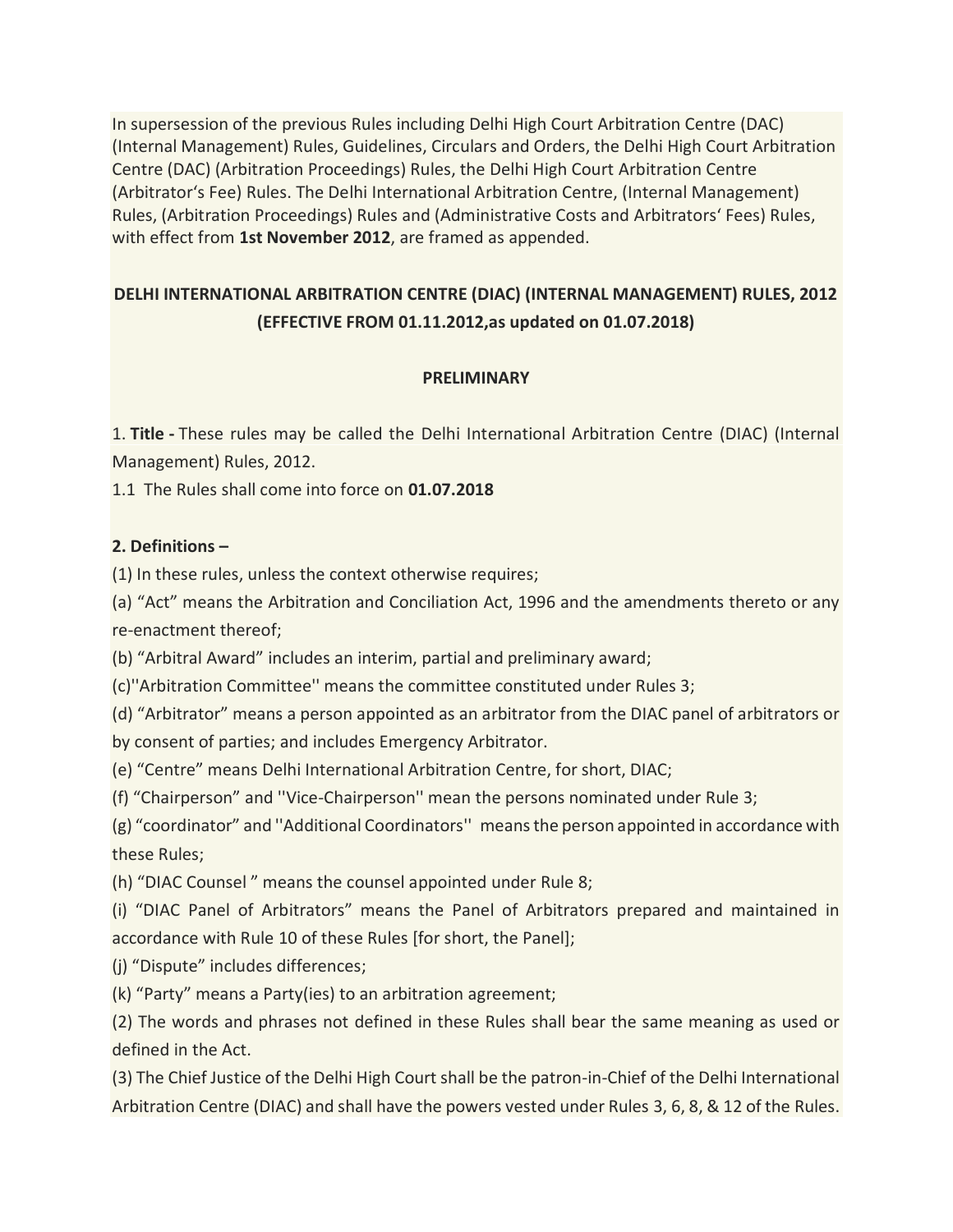## **PART I- ARBITRATION COMMITTEE**

## 3. **The Arbitration Committee -**

(1) There shall be an Arbitration Committee consisting of members as under:

(a) Five Judges of the Delhi High Court of whom one shall be the Chairperson and one Vice-Chairperson to be nominated by the Chief Justice of the High Court of Delhi;

(b) Additional Solicitor General attached to the Delhi High Court;

(c) President or Vice-President of the Delhi High Court Bar association;

(d) Four Advocates to be nominated by the Chief Justice of the Delhi High Court out of whom at least two shall be designated Senior Advocate.

(2) The Coordinator shall be the *ex-officio* member of the Arbitration Committee, without any voting rights, and shall convene the meetings of the Arbitration Committee as may be desired by the Chairperson/Vice-Chairperson.

(3) The meetings of the Arbitration Committee shall be presided over by the Chairperson.

(4) The Vice-Chairperson, in the absence of the Chairperson, shall exercise the powers and discharge the duties of the Chairperson.

(5) The members of the Arbitration Committee may meet as and when required for the smooth and efficient functioning of the Centre.

# 4. **Powers and Function of the Arbitration Committee –**

(1) To take decisions for smooth and effective functioning of the Centre;

(2) To formulate norms/ guidelines for internal functioning of the Arbitration Committee and lay down guidelines for the Secretariat and the Advisory Counsel;

(3) To recommend revision/amendment in the Delhi International Arbitration Centre (DIAC) (Internal Management) Rules, the Delhi International Arbitration Centre (Arbitration Proceedings) Rules and the Delhi International Arbitration Centre (DIAC) (Administrative Costs and Arbitrators' Fees) Rules and the norms/guidelines stated in Rule 4 (2) of these Rules, as deemed appropriate;

(4) To prepare and update the DIAC Panel and Arbitrator and to take such decisions as may be required from time to time;

(5) To fix/revise the arbitrators' fees.

(6) To remove a person from the Panel of Arbitrators if:

(a) Any complaint of breach of duty or misconduct is received against him and the Arbitration Committee is of the opinion that it would be expedient in the interest of the Centre not to continue such person on its Panel of arbitrators; or

(b) He is declared to be of unsound mind or becomes incapacitated; or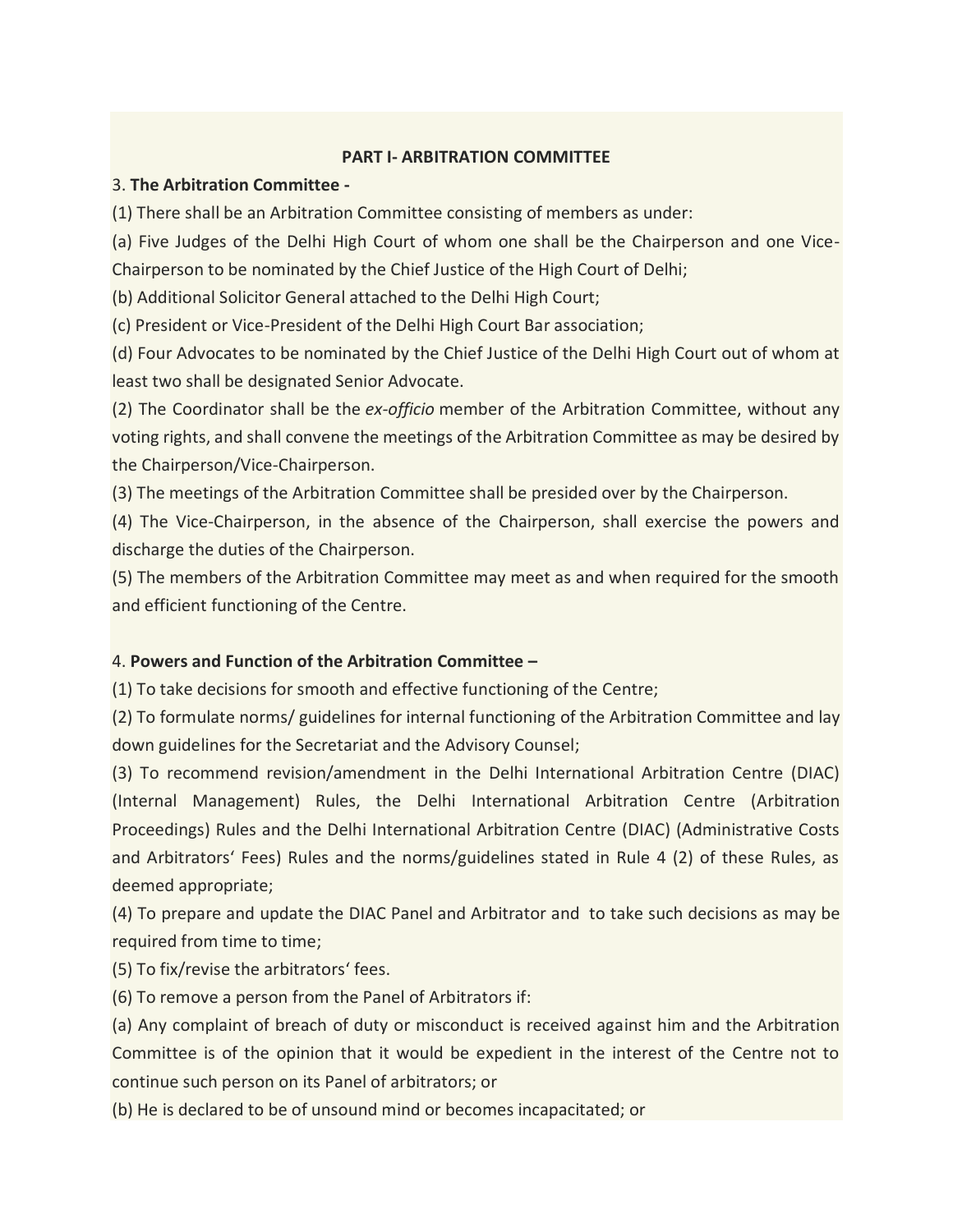(c) He has incurred any disqualification under the Act.

(d) For any other reason deemed appropriate by the Committee.

(7) Exercise all such power and functions for the proper functioning of the DIAC.

## **PART II- SECRETARIAT**

## **5. THE SECRETARIAT** -

(1) There shall be a Secretariat to supervise and manage the DIAC and shall consist of:

(a) A member of Delhi Higher Judicial Service to be appointed by the Chief Justice of the Delhi High Court as Coordinator who will be in-charge of the Centre and act under the supervision of the Chairperson; and

(b) Two Members of Delhi Judicial Service to be appointed by the Chief Justice of the Delhi High Court as Additional Coordinators to assist the Coordinator.

(c) Notwithstanding anything contained in Clause (a) and (b), it shall be open to the Chief Justice of the Delhi High Court to appoint a person who in the opinion of the Chief Justice is qualified to be appointed as Coordinator or Additional Coordinator.

(d) Such staff as may be appointed/deputed by the Chief Justice of the Delhi High Court.

# **6. Duties and Responsibilities of the Coordinator –**

(1) The Coordinator shall be responsible for the day-to-day functioning of the Centre.

(2) Without prejudice to the generality of the provision in (1), the Coordinator shall undertake the following:

(a) On receipt of a Request for arbitration, take steps in accordance with the rules of DIAC.

(b) Notify the parties to comply with the requirements of filing of the Request and Reply and the submission and payment of arbitrators' fee(s) and miscellaneous expenses, within the prescribed time frame.

(c) Maintain and update from time to time a profile of each arbitrator on the Panel of Arbitrators, and make it available to the parties, on request.

(d) Maintain a fact sheet of each arbitration case dealt with by the Centre.

(e) Carry out directions given by the Arbitration Committee from time to time.

(3) All correspondence and communications to the Centre shall be addressed to the Coordinator and all correspondence and communications on behalf of the Centre shall be made by the Coordinator.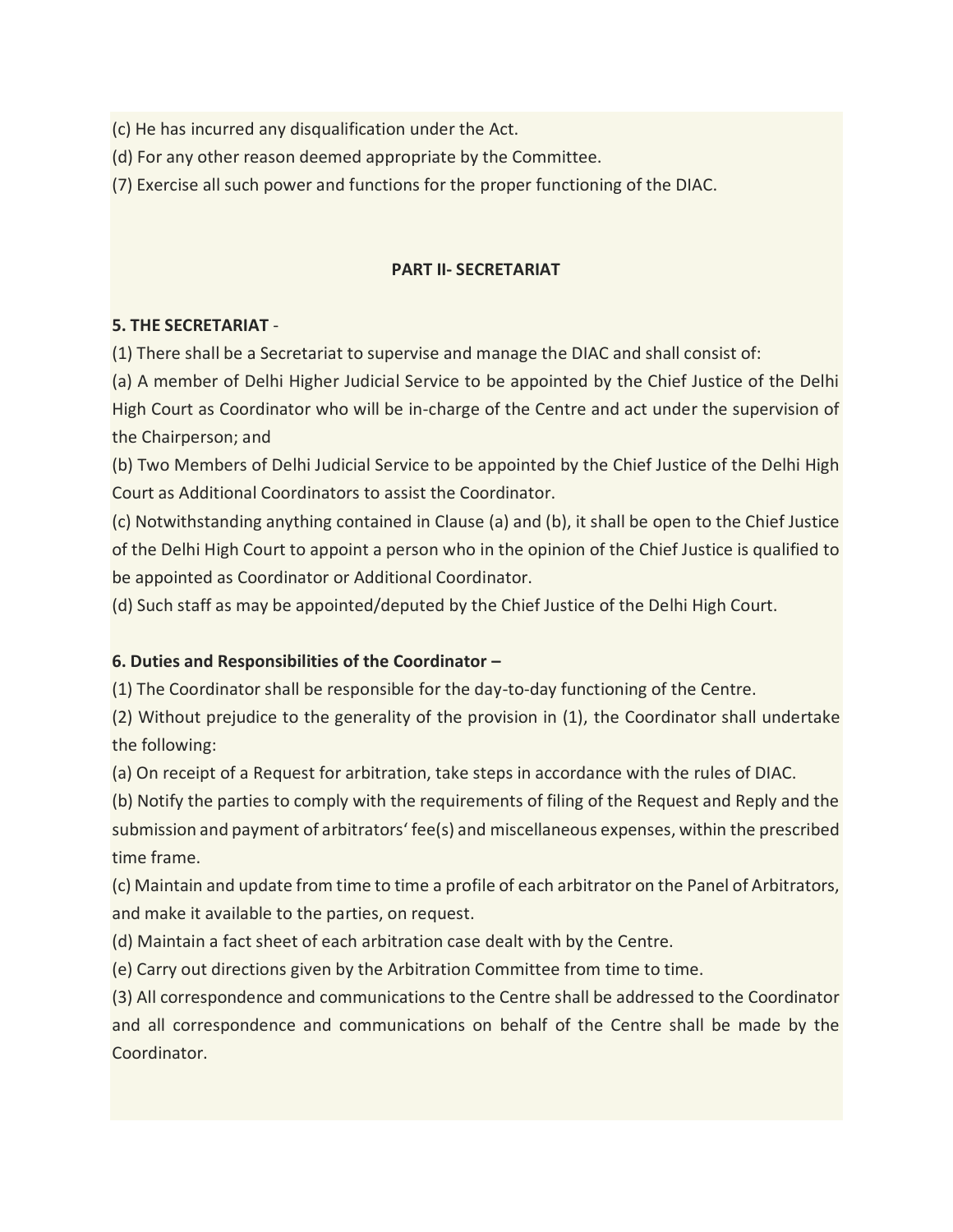## **PART III- DIAC COUNSEL**

## **7. DIAC Counsel –**

On the recommendation of the Arbitration Committee the Chief Justice shall appoint:

(1) A Chief Counsel who shall be an Advocate with at least 10 years of standing and preferably experienced in the field of arbitration. The Chief Counsel shall provide assistance and advice to the Secretariat from time to time and shall oversee the compliance and the functioning of the Counsel on such terms and remuneration as the Chief Justice may determine on the recommendation of the Arbitration Committee.

(2) Two or more Counsel and Deputy Counsel who shall be advocates, with preferably 5 years and 3 years post qualification experience respectively and preferably experience in the field of arbitration for such tenure and on such terms and remuneration as the Chief Justice may determine on the recommendation of the Arbitration Committee.

(3) At any time on the recommendation of the Arbitration Committee, the Chief Justice shall have the power to terminate the tenure of any of the DIAC Counsel without assigning any reason.

## **8. Duties and Responsibilities of the DIAC Counsel –**

The duties and responsibilities s of the DIAC Counsel shall be as under:

(a) To process the records pertaining to each Request for arbitration, received by the Centre, and recommend to the Coordinator to initiate action in accordance with the rules of the Centre.

(b) Call upon the parties through the Coordinator to file their Statement(s) of claim, Replies thereto; Counter-claim(s) etc.

(c) Compile all documents received pursuant to filing of a Request, divide them into separate volumes, forward a copy to each member of the Arbitral Tribunal and maintain a copy for the record of the Centre in accordance with Rule 7 of the Delhi International Arbitration Centre (Arbitration Proceedings) Rules.

(d) Call upon the parties through the Coordinator to deposit the assessed miscellaneous expenses of the Centre and the fees for the arbitrator(s).

(e) Render assistance by way of legal research, if called upon or requested to by the Arbitral Tribunal.

(f) Assess the costs to be awarded by the Arbitral Tribunal in all arbitration proceedings.

(g) Ensure proper docket management and upkeep of the record of the DIAC.

(h) Report to all communications by the Parties and/ or the Arbitrator in consultation with the Coordinator/ Additional Coordinator and ensure time compliance.

(i) Apprise the Arbitrator about the status of the fee/ charge deposited, pursue deposit of deficient amounts if any, report non-compliance of order of the Arbitrator or the Coordinator and to secure such orders as may be necessary.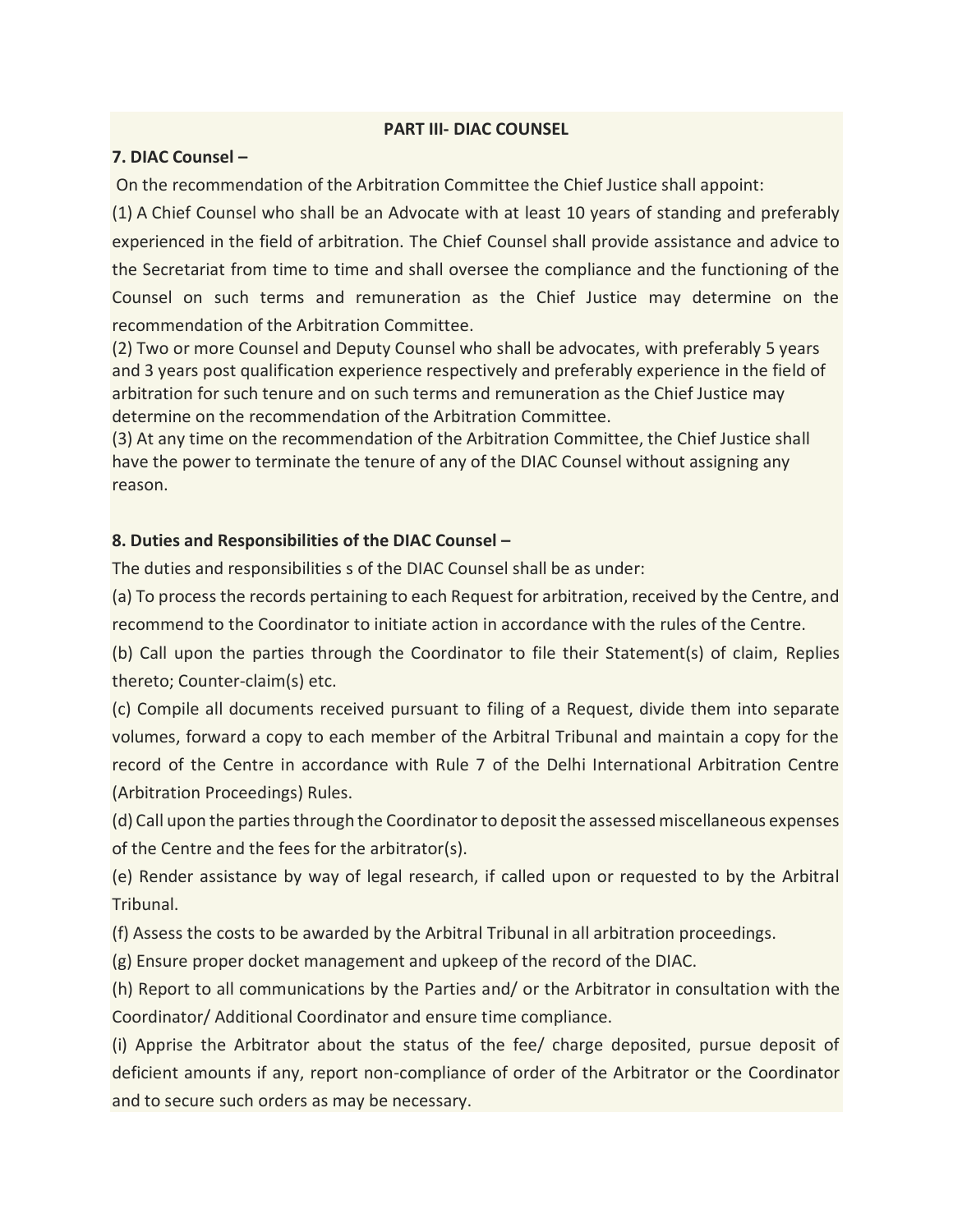## **9. Law Researchers –**

(1) On the recommendation of the Arbitration Committee the Chief Justice shall appoint Law Researchers for such tenure and such remuneration as may be determined.

(2) The Law Researches shall inter alia assist in:

(a) research for DIAC Publications;

(b) maintaining statistical data of DIAC; and;

(c) providing assistance to the Arbitration Committee or any sub-committee appointed under the DIAC (Proceedings) Rules.

(3) At any time on the recommendation of the Arbitration Committee, the Chief Justice shall have the power to terminate the tenure of any of the Law Researchers without assigning any reason.

## **PART IV- PANEL OF ARBITRATORS**

#### **10. Panel of Arbitrators**

(1) The DIAC shall maintain a Panel of Arbitrators as approved by the Arbitration Committee from time to time.

(2) The parties may choose any person from the Panel of Arbitrators to be appointed as an arbitrator in respect of their disputes, subject to their availability. Information so submitted by the persons who are so empaneled may be made available to the parties seeking to appoint an arbitrator.

(3) Notwithstanding the above, the Court or the Chairperson, as the case may be, may appoint an arbitrator who is not empaneled, but such appointment shall be restricted to the case concerned.

(4) The Arbitration Committee may at any time add new names to the Panel of Arbitrators or omit the name of any person from the Panel of Arbitrators.

#### **PART V- GENERAL PROVISIONS**

## 11**. Amendment of Rules -**

These Rules may be amended by the Chief Justice of the Delhi High Court on the recommendation of the Arbitration Committee.

#### **12. Residuary Provision**